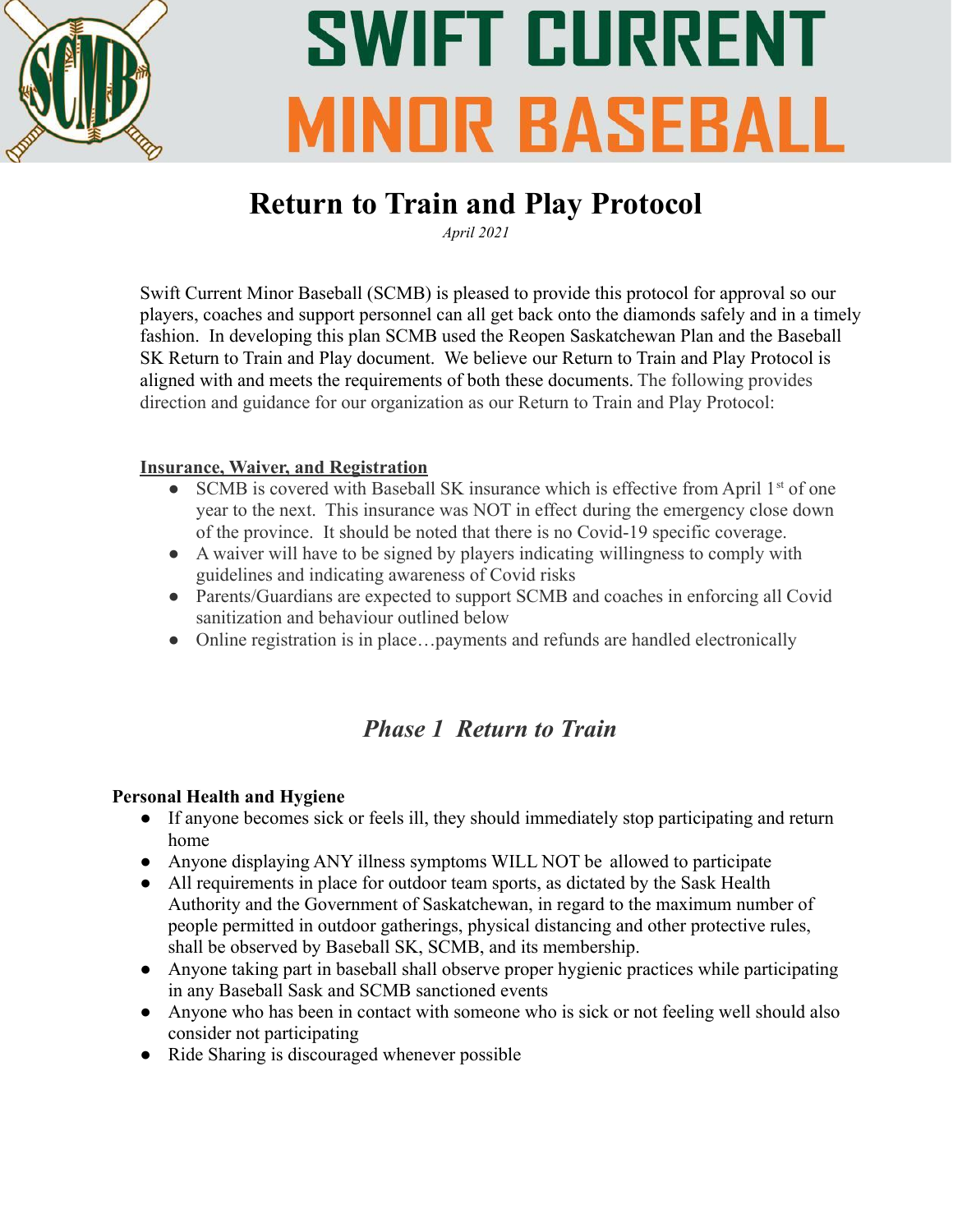

# **SWIFT CURRENT MINDR BASEBALL**

- These activities shall not be permitted:
	- o No sharing of water bottles or food of any kind
	- o No spitting, snuff, chewing gum or sunflower seeds
	- o No sharing of personal helmets
	- o No sharing of catcher's gear unless disinfected between personal uses
	- o No sharing of any other equipment unless disinfected between personal uses
	- o No high fives, handshakes, etc.
	- o No sharing of personal items like phones, wallets, etc.

#### **PRACTICE**

- Physical distancing must take place in and outside the dugout, including players and coaches. Areas will be marked. In most circumstances we will not be using our dugouts.
- All player bags should be spread along the fence line at 2m intervals
- All team meetings before, during or after the practice for coaching or teaching purposes shall respect physical distancing requirements
- No team huddles before, during or after the practice for coaching or teaching purposes
- If possible, players should bring their own hand sanitizer…other sanitizer will be available to disinfect equipment and objects
- All gear should be sanitized after each practice
- Bases and baseballs are to be disinfected after each session
- All commonly touched surfaces at the ballfield benches, hooks on the back of the dugout, gates that are touched shall be disinfected at the end of each game/practice by the team using that area
- At any facility with more than one baseball field, each player, coach, official or person involved at a field must stay at the field where their practice is taking place.
- All participants to disinfect their equipment after each event
- Each field is considered one outdoor gathering, so long as people do not cross over into other fields
- All uniforms or clothing to be washed after each event
- For any baseball facilities that have bathrooms and/or canteens, both areas shall be thoroughly cleaned and disinfected before each evening in use
- All drills to be created and implemented ensuring social distancing requirements are met.
- Only 1 team to practice at a time. No joint practices.

#### **Games**

● There will be no games played during the Return to Train Phase.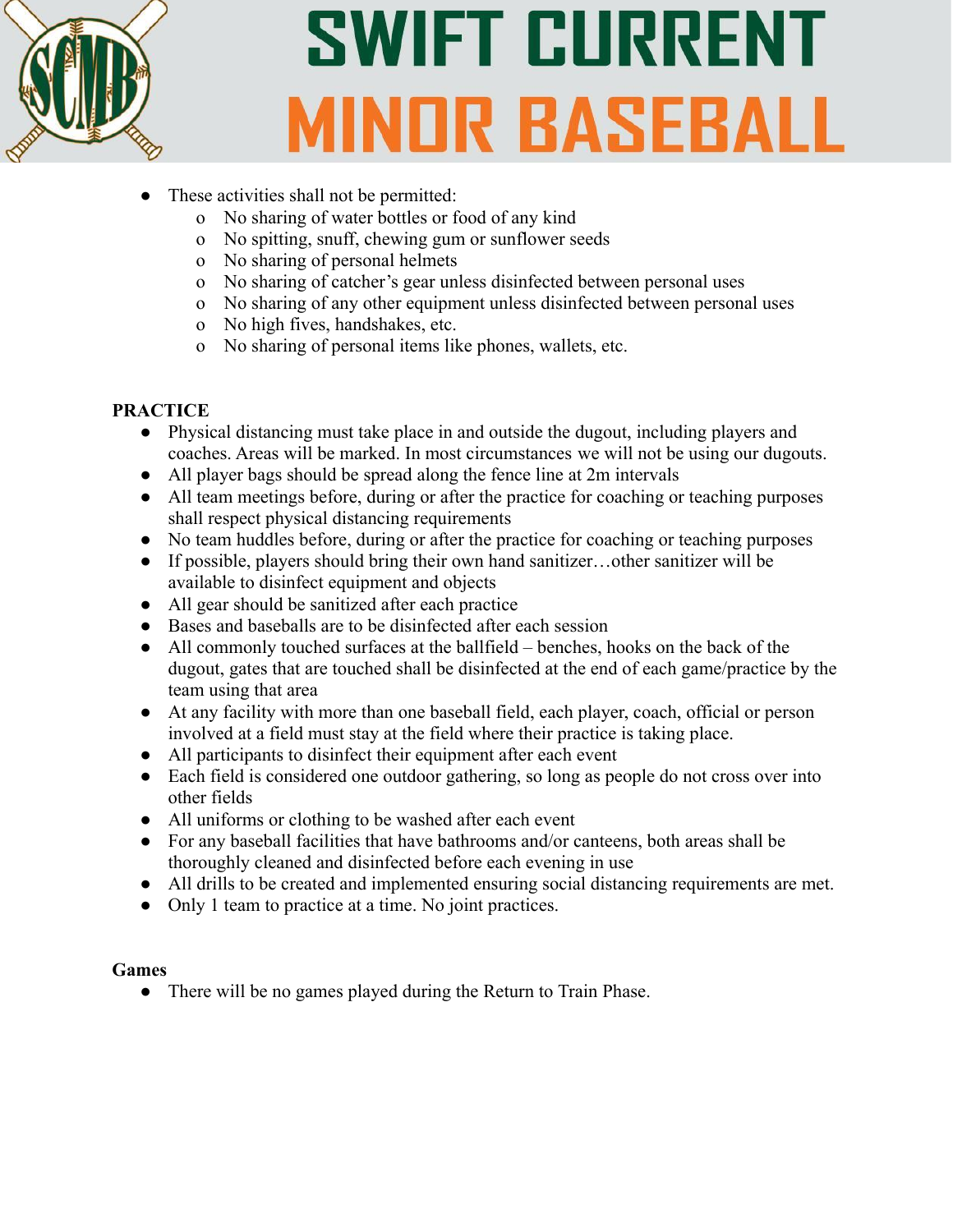

# **SWIFT CURRENT MINOR BASEBALL**

#### **Facility Adaptations**

- Outdoor hitting facilities can be used permitting providing social distancing requirements are adhered to
- No changing or dressing rooms permitted
- Covid-19 signage awareness and educating on social distancing measures in place should be present at every field and facility utilized
- All field prep equipment to be disinfected and cleaned after every use
- All fan seating shall be marked adhering with social distancing requirements
- Number of parents or fans attending (Including teams on the field) must not go above the current maximum outdoor social gathering limit…attendance shall be monitored
- No gathering around the park until your scheduled start time (please wait in your car)
- Athletes must leave the park immediately after the practice.

### *Phase 2 – Return to Play*

- We await further direction from the province and will comply with those regulations
- All return to train protocols will remain in place with the following additions for games:
	- o There will be no tournaments or out of province travel until further notice
	- o No plate meetings pre-game for lineup exchanges
	- o No team huddles before, during or after the game for coaching or teaching purposes
	- o Mound visits are permitted between the coach, pitcher, and catcher. 2 meters physical distancing must be adhered to between all three individuals
	- o No arguing with umpires within social distancing minimum requirements. Any instances to be met with a suspension for the remainder of the year
	- o No post game handshakes
	- o All players to sanitize their hands when returning to the dugout from the field, after each at bat and as required
- Umpire Considerations:
	- o Bring your own water and hand sanitizer (should they forget sanitizer, kindly ask home team coach to use some of theirs if possible)
	- o Recommended to wear a mask and properly use hand sanitizer on a regular basis throughout the game
	- o Plate Umpire is permitted to work behind the catcher, avoiding any contact with the catcher. However, should they feel more comfortable social distancing, they can choose to call balls and strikes behind the pitching mound
	- o Limit the handling of baseballs, line up cards
	- o Ensure proper Social distancing (6ft) is followed when possible
	- o Ensure baseballs were sanitized by home team prior to the start of each competition